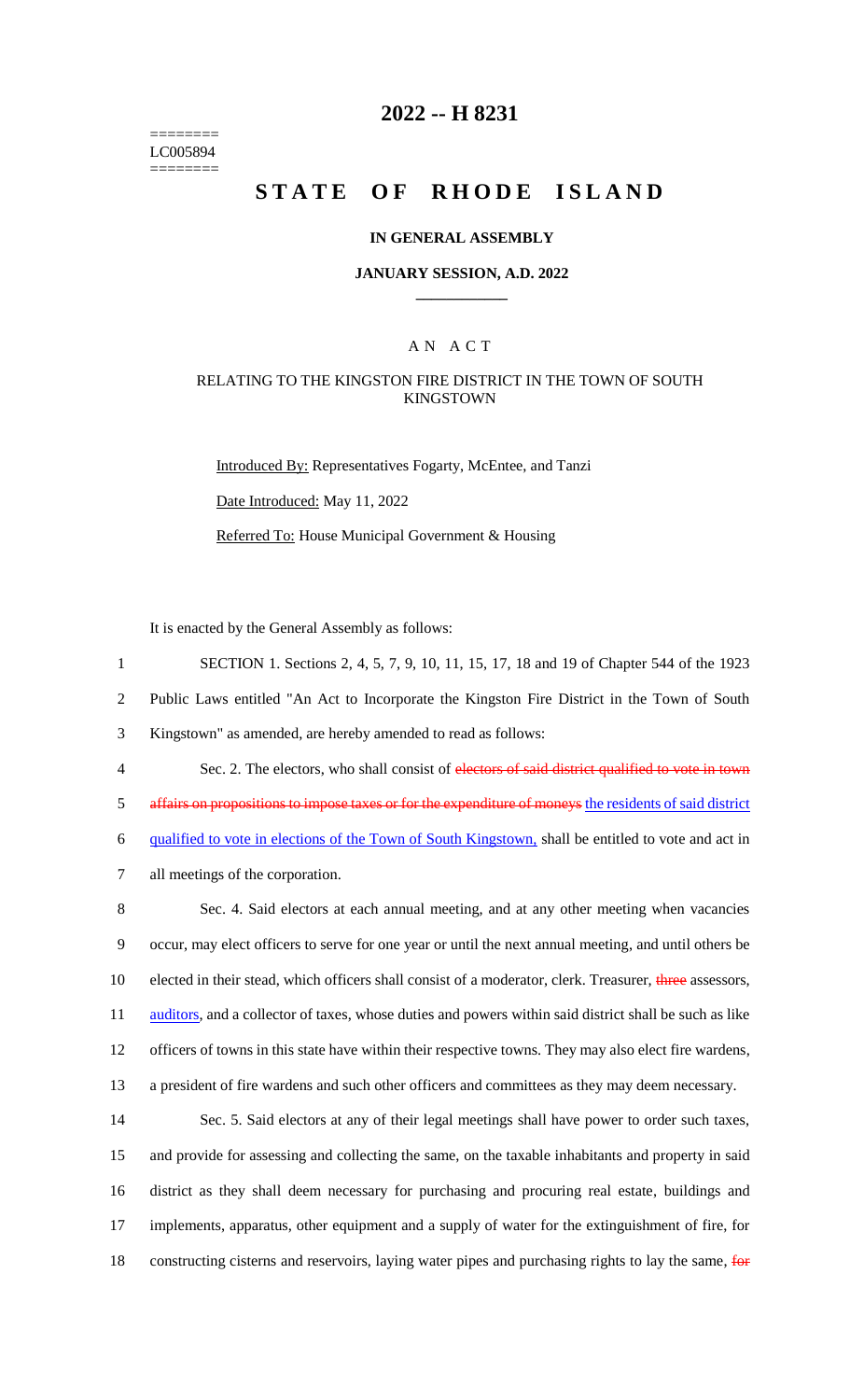1 the purpose of lighting the street in said district with electricity or otherwise, for the payment of the current expenses of said district, the payment of such police force as they may deem necessary for the protection of the inhabitants of said district from fires and for the preservation of the public peace therein and for the payment of obligations that have been or may be incurred, by said district 5 in the exercise of the powers granted to said district, and also for the payment of any indebtedness that has been or may be incurred by said district. Such taxes so ordered shall be assessed by the assessors of said district on the taxable inhabitants and property therein according to the last valuation made by the assessors of the town next previous to said assessment, adding, however, any taxable property which may have been omitted by said town assessors or which may have been since acquired; and in all cases where the town assessors have included property within said district and propc1ty without said district in one valuation, the assessors of said district shall make an equitable valuation of that portion of the same lying within said district; and in the assessing and collecting of said taxes such proceedings shall be had by the officers of said district, as near as may be, as are required to be had by the corresponding officers to towns in this state in assessing and collecting town taxes assessed for said district have the same powers and authorities as are now by law conferred upon collectors of taxes for towns in this state. Said district may provide for such deduction from the tax assessed against any person if paid by an appointed time, or for such penalty by way of percentage on the tax if not paid at an appointed time as they shall deem necessary to insure punctual payment, which penalty shall not exceed that provided by law to be charged by the cities and towns of the state on prope1ty taxes assessed by them.

 Sec. 7. Said electors shall have power to enact by-laws prescribing the duties of fire wardens and the several officers and committees of said district, and of the inhabitants of said district in time of conflagration, and to enforce obedience to the commands of the fire wardens for suppressing disorder and tumult, guarding or removing property or rendering other services in time of fire, and also for the protection of the water pipes, hose, hydrants or other apparatus or property of said district and for the preservation of order and the public peace in said district; and said electors may provide for the breach of any such by-law a penalty consisting of a fine not exceeding 28 twenty dollars five hundred dollars, to be recovered for the use of said district, or imprisonment for a term not exceeding thirty days, or both, which penalty may be enforced by prosecution on complaint and warrant in the district court of the fourth judicial district.

 Sec. 9. The fire wardens elected by said district shall publicly within four days next preceding the day of holding and regular meeting of said fire district, make a corrected list of the names of all persons entitled to vote in such meeting, and certify and deliver the same to the moderator before the time shall arrive for the calling of the meeting to order. In making such list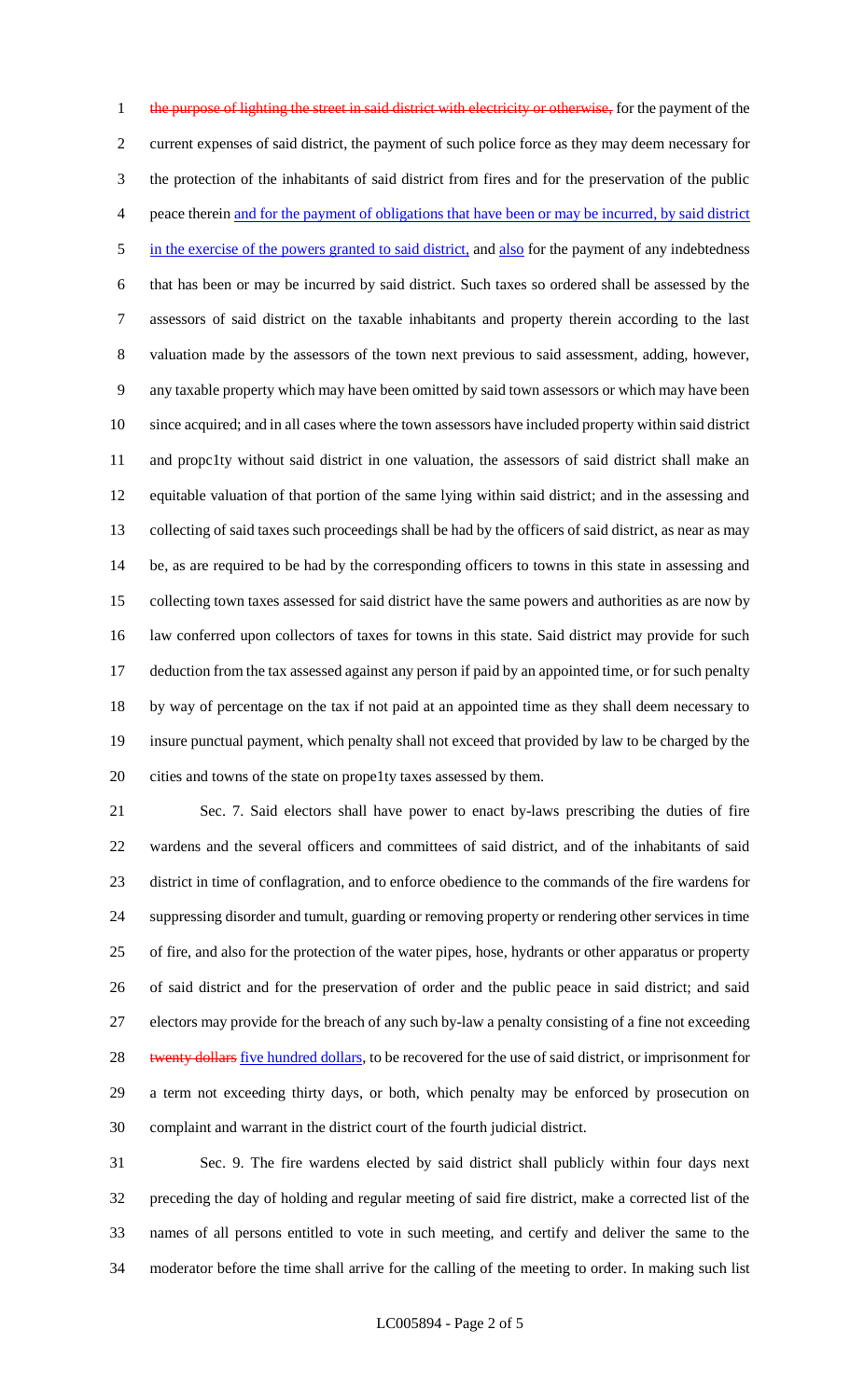the fire wardens shall take from the last corrected voting list of the town of South Kingstown the 2 names of all persons residing within the limits of said district who continue qualified to vote in 3 elections of the Town of South Kingstown on a proposition to impose a tax, or for the expenditure 4 of money in said town and place said names upon the list to be made up by them, and shall add thereto the names of all persons residing within said district who shall be so qualified and whose names shall not be upon said voting list and shall cause printed notices of the time and place named by them to make such list to be posted in five public places within said district, not more than ten nor less than five days before the time appointed for such district meeting, and the list so made and certified shall be used in determining any question before such meeting when demanded by ten of the voters present; and thereupon the moderator shall receive the votes of all persons whose names arc upon such list, and shall reject the votes of all persons claiming to vote whose names are not thereon.

 Sec. 10. Said electors at any of their legal meeting shall have power to choose and appoint 14 so many **men** persons as they may think needful to be formed into a fire company or companies, and also a hook and ladder company, and to make all such laws and regulations for organizing and establishing the same as they shall see fit, and the members of such companies shall be entitled to the exemptions, privileges and remedies provided by the general laws of the state for members of 18 the fire departments of cities and towns.

 Sec. 11. Said electors may hold special meetings which, as well as the annual meetings, 20 shall be notified in such manner as they shall prescribe; and it shall be the duty of the clerk board 21 of wardens to call a special meeting upon written application signed by twelve or more of such electors, and whenever the subject of ordering a tax or borrowing money is to be acted on, the same shall be mentioned in the notice unless it be an annual meeting.

24 Sec.  $\frac{15}{13}$ . The District may have a common seal, and in its corporate name may sue and be sued, prosecute and defend, in any court and elsewhere and enjoy all the other powers generally incident to corporations. Every suit whether in law or equity, brought against the district shall be brought in the County of Washington unless otherwise directed by law.

28 Sec.  $\frac{17}{14}$ . The District may from time to time make and ordain all ordinances, by-laws and regulations for the District that shall not be in conflict with or in violation of other provisions of this act and not repugnant to law.

 Sec. 18 15. All property held by the said district, except land, pursuant to the authority granted by this chapter as amended and located within said district is and shall he exempt from taxation. Such exemption shall also apply to any taxes which, but for the passage of this act, might be assessable with respect to property, except land, held by said district on December 31, 1962.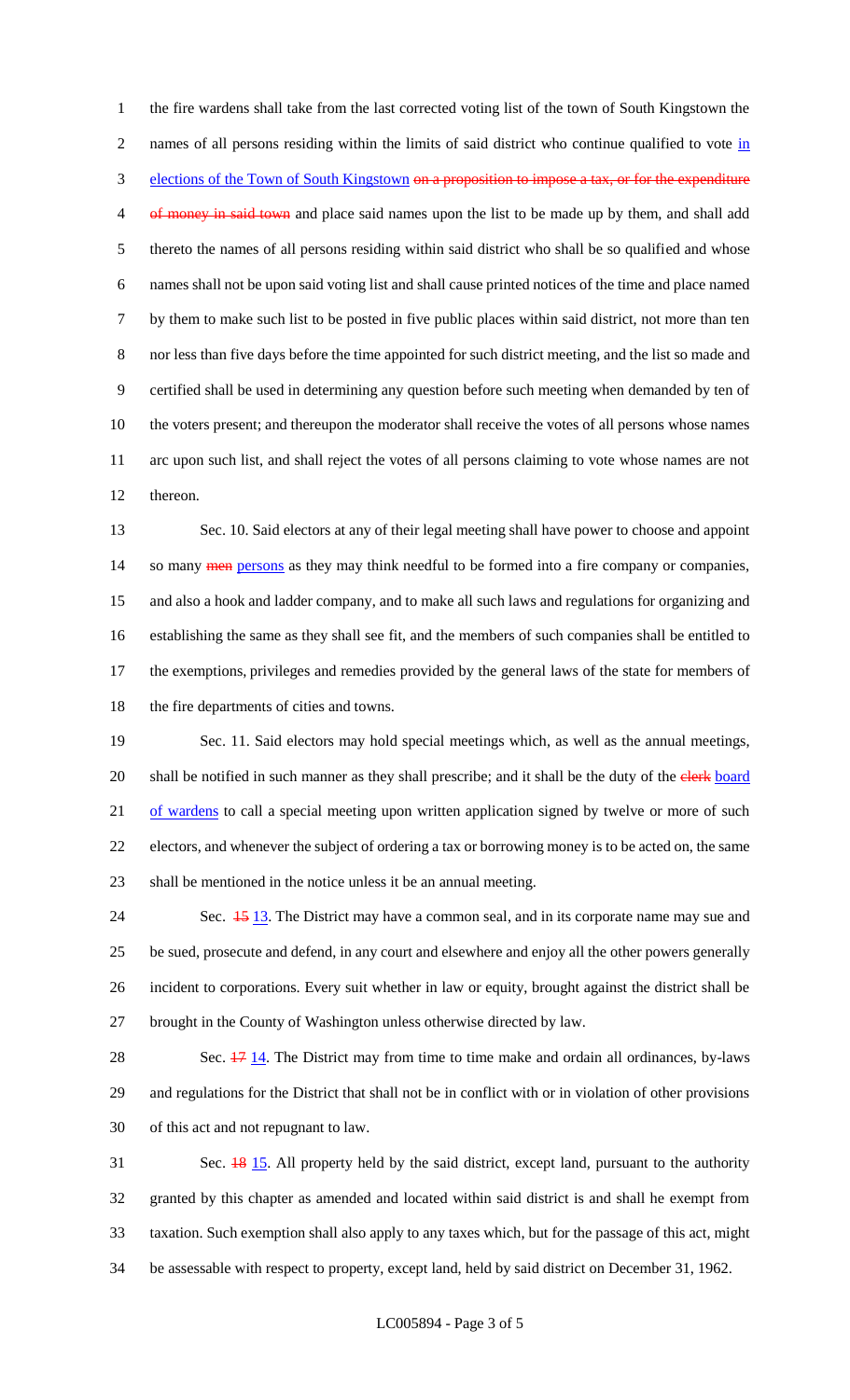1 Sec. 19 16. This act shall take effect upon its passage, and all acts and parts of acts 2 inconsistent herewith are hereby repealed.

3 SECTION 2. Sections 13, 14, and 16 of Chapter 544 of the 1923 Public Laws entitled "An 4 Act to Incorporate the Kingston Fire District in the town of South Kingstown" are hereby repealed 5 in their entirety:

 Sec. 13. In addition to the foregoing, said district shall have the power for the purpose of supplying water within said district for fire protection and for domestic, manufacturing and other purposes and for the transaction of any other business connected therewith, to acquire, by purchase or otherwise, own, operate, subdivide, construct. improve, repair, develop, manage, lease, mortgage, pledge, sell, exchange, assign or otherwise deal in real estate, interests in real estate, 11 riparian rights, water, rights of water and of way, any and all kinds of buildings, and any and all 12 personal and other property of any and all kinds incidental thereto. Said district may acquire and 13 hold the capital stock of any water company authorized to do business within said district.

14 Sec. 14. Said district may construct driven and bored artesian or other wells and may erect 15 on land acquired by it such dams, buildings, reservoirs, filtering galleries, filters, standpipes, 16 fixtures and other structures, apparatus or equipment as may be convenient for the establishment 17 and maintenance of a complete and effective system of water works and may do all other acts 18 reasonably necessary to carry out the powers granted in Section 13 hereof. Said district may make 19 excavations, procure and operate machinery, lay and maintain aqueducts, conduits, pipes and other 20 works under or over any land, water courses, and along or over any highway or other way, in such 21 manner us not unnecessarily to obstruct the same; and for the purpose of constructing, laying, 22 maintaining and repairing such aqueducts, conduits, pipes and other works and for all other 23 purposes of this act, said corporation may dig up, raise and embank any such land, highways or 24 other ways, in such manner as to cause the least hindrance to public travel under the protection and 25 with the assent of the town council of the town as to highways or other ways within its control, and 26 of the department of public warks (sic) as to highways or other ways within its control.

27 Sec. 16. Said district may sell and distribute water throughout said district, or authorize the 28 same to be done, and may regulate its use and fix the price and rates to be paid therefor, subject to 29 and with the benefit of the provisions of chapters 122 and 449 of the general laws, as amended. 30 Said district shall have the exclusive right to the water acquired or distributed by it, and may

31 maintain an action against any person for using the same without its consent.

32 SECTION 3. This act shall take effect upon passage.

#### ======== LC005894 ========